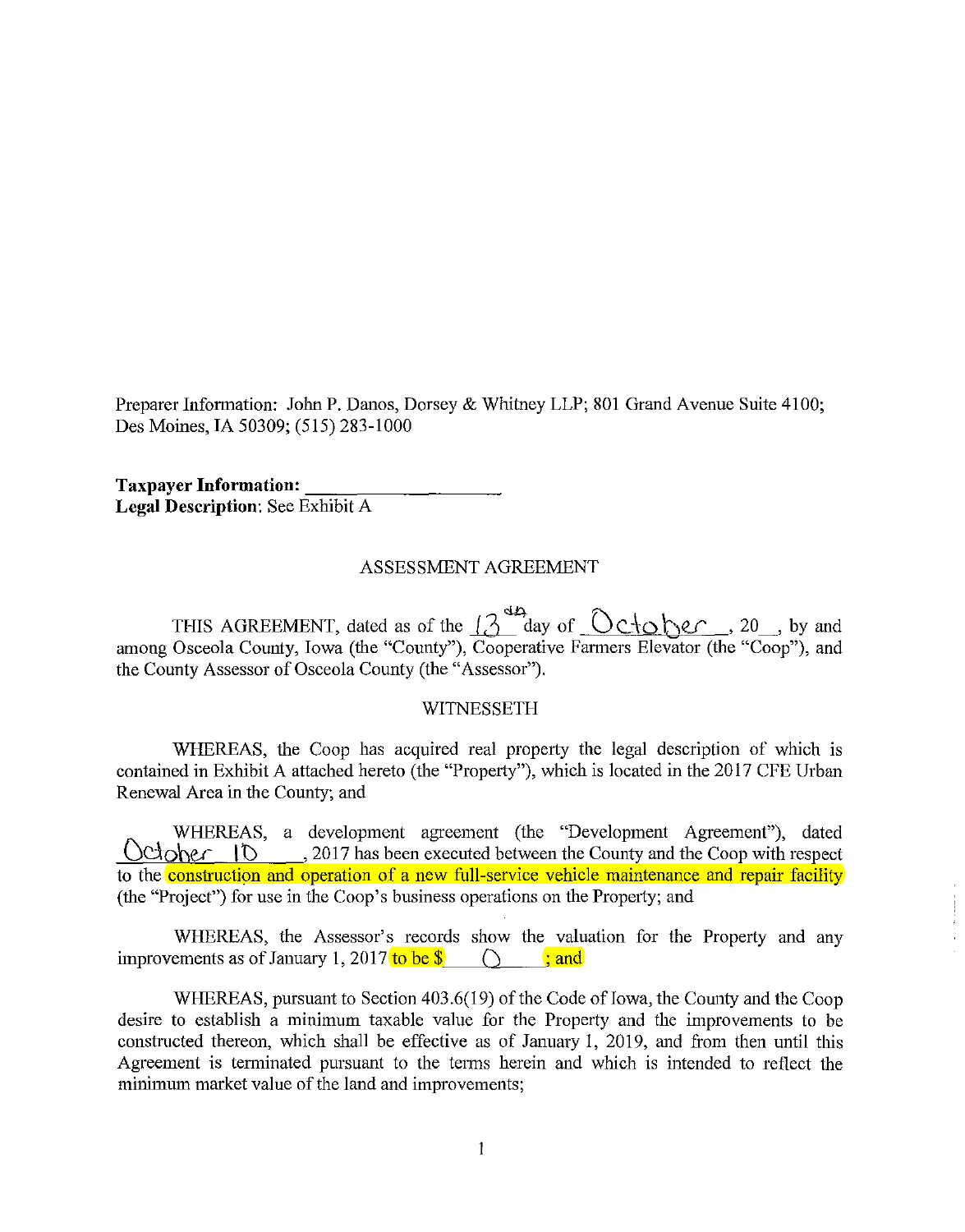NOW, THEREFORE, the parties to this Agreement, in consideration of the promises, covenants and agreements made by each other, do hereby agree as follows:

I. Effective January 1, 2019, the minimum actual value which shall be assessed for the Property taking into account the improvements to be constructed thereon, shall be Eleven Million One Hundred Thousand Dollars (\$11,100,000) until termination of this Agreement.

2. The Coop hereby agrees that the assessed valuation (hereinafter referred to as the ("Minimum Actual Value") set forth in Section I above shall become and remain effective as of January 1, 2019, and throughout the term of this Agreement, regardless of the actual degree of completion or incompletion of the Project, even if construction of the Project is not commenced by such date. Furthermore, the Coop acknowledges that the County has changed its position in reliance on the timeliness of such increase in valuation as set forth in the Development Agreement.

3. The Coop agrees to pay when due, all taxes and assessments, general or special, and all other charges whatsoever levied upon or assessed or placed against the Property, subject to any limitations set forth in the Development Agreement. The Coop further agrees that until this Agreement is terminated it will not seek administrative or judicial review of the applicability, enforceability, or constitutionality of this Agreement or the obligation to be taxed based upon the Minimum Actual Value or to raise any such argument by way of defense in any proceedings, including delinquent tax proceedings.

4. This Agreement, and the minimum assessed valuation established herein, shall be effective until such time as the County's obligation to make Payments (as defined in the Development Agreement) have been satisfied in-full.

5. Nothing herein shall be deemed to waive the Coop's rights under Section  $403.6(19)$  Code of Iowa,  $(2017)$  or otherwise, to contest that portion of any actual value assignment made by the Assessor in excess of the Minimum Actual Value.

6. This Agreement shall be promptly recorded with the Osceola County Recorder, along with a copy of Iowa Code Section 403.6.

7. Neither the preambles nor provisions of this Agreement are intended to, nor shall they be construed as, modifying the terms of any other contract between the County and the Coop, including the Development Agreement.

*[Remainder of page intentionally left blank.]*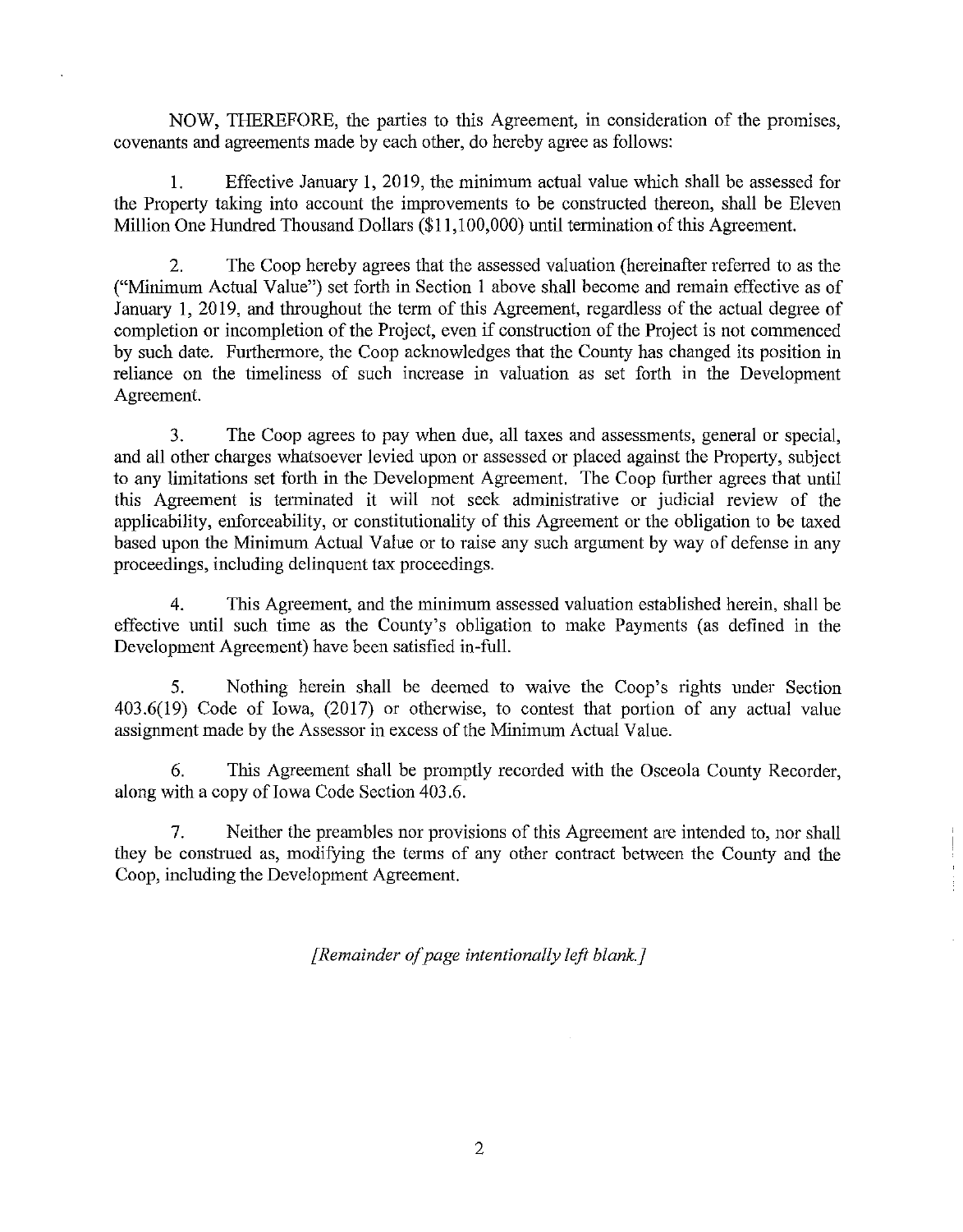This Agreement shall inure to the benefit of and be binding upon the successors and assigns of the parties.

## OSCEOLA COUNTY, IOWA

 $\mathbf{B} \mathbf{y}$   $\qquad \qquad$ 

Chairperson, Board of Supervisors

Attest:

County Auditor

## COOPERATIVE FARMERS ELEVATOR

 $\overline{\phantom{a}}$ 

By: \_\_\_\_\_\_\_\_\_\_\_\_\_\_\_\_\_\_ \_\_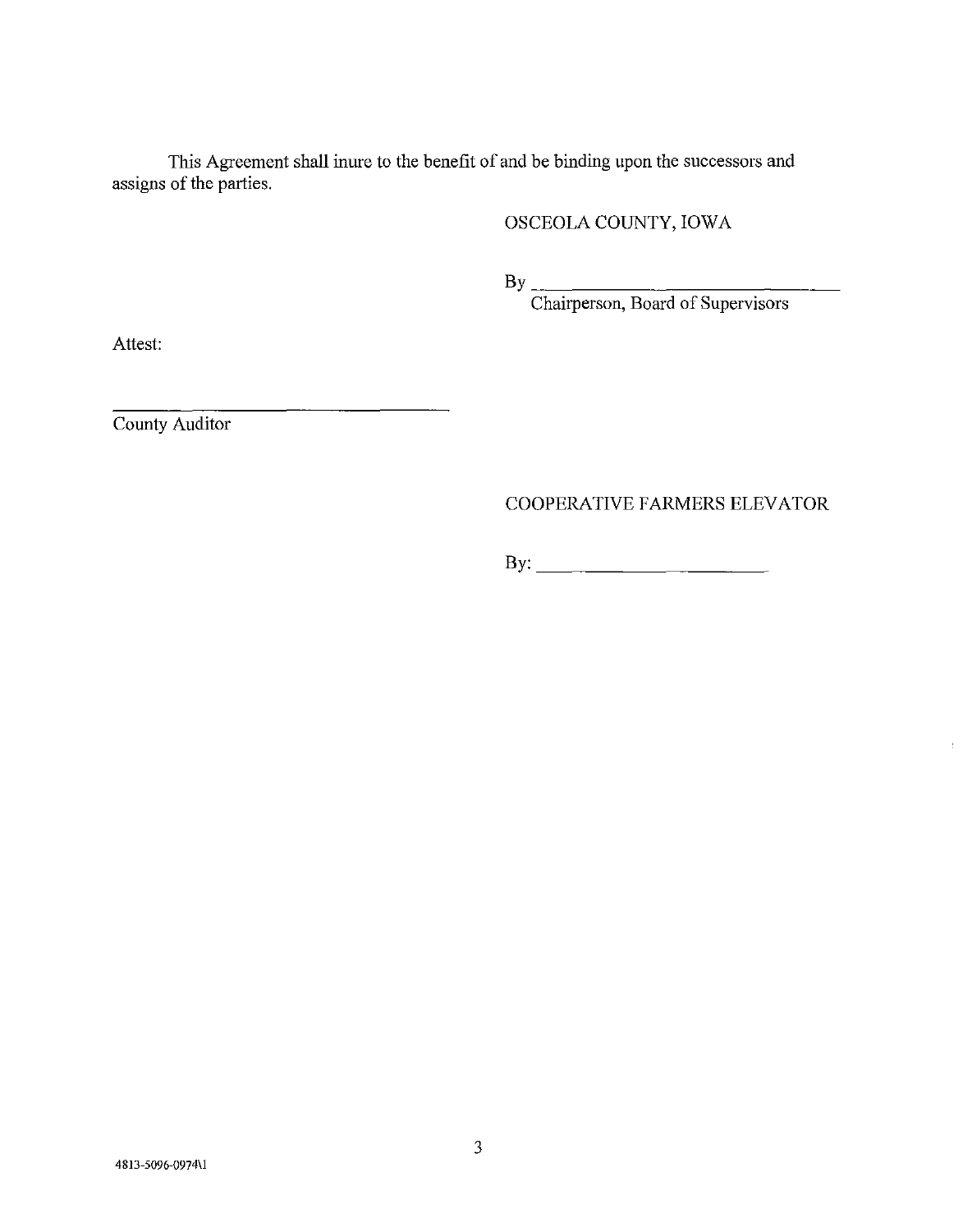STATE OF IOWA COUNTY OF OSCEOLA ) ) ) SS:

 $\mathcal{L}^{\mathcal{A}}$ 

The foregoing instrument was acknowledged before me this \_\_\_\_\_\_\_ day of  $\frac{2017}{\cancel{100}}$  by  $\frac{2017}{\cancel{100}}$  and Barbara Echter, the Chairperson and County Auditor, respectively, of Osceola County, Iowa, on behalf of the County.

Notary Public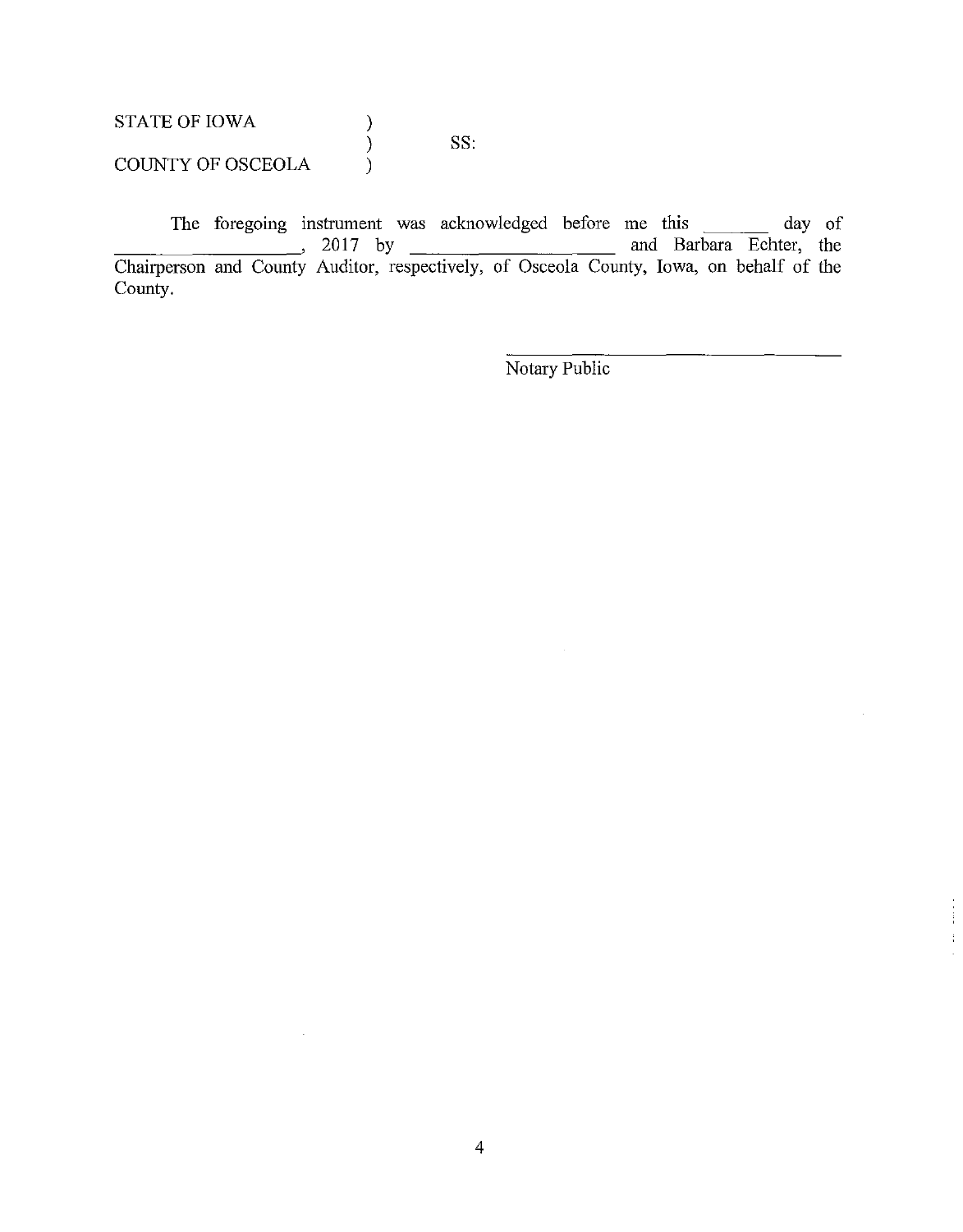STATE OF IOWA COUNTY OF OSCEOLA ) ) ) SS:

The foregoing instrument was acknowledged before me this \_\_\_\_\_\_ day of The foregoing instrument was acknowledged before the this  $\frac{1}{2}$  day of Cooperative Farmers Elevator, an Iowa cooperative association.

Notary Public

 $\mathbf{I}$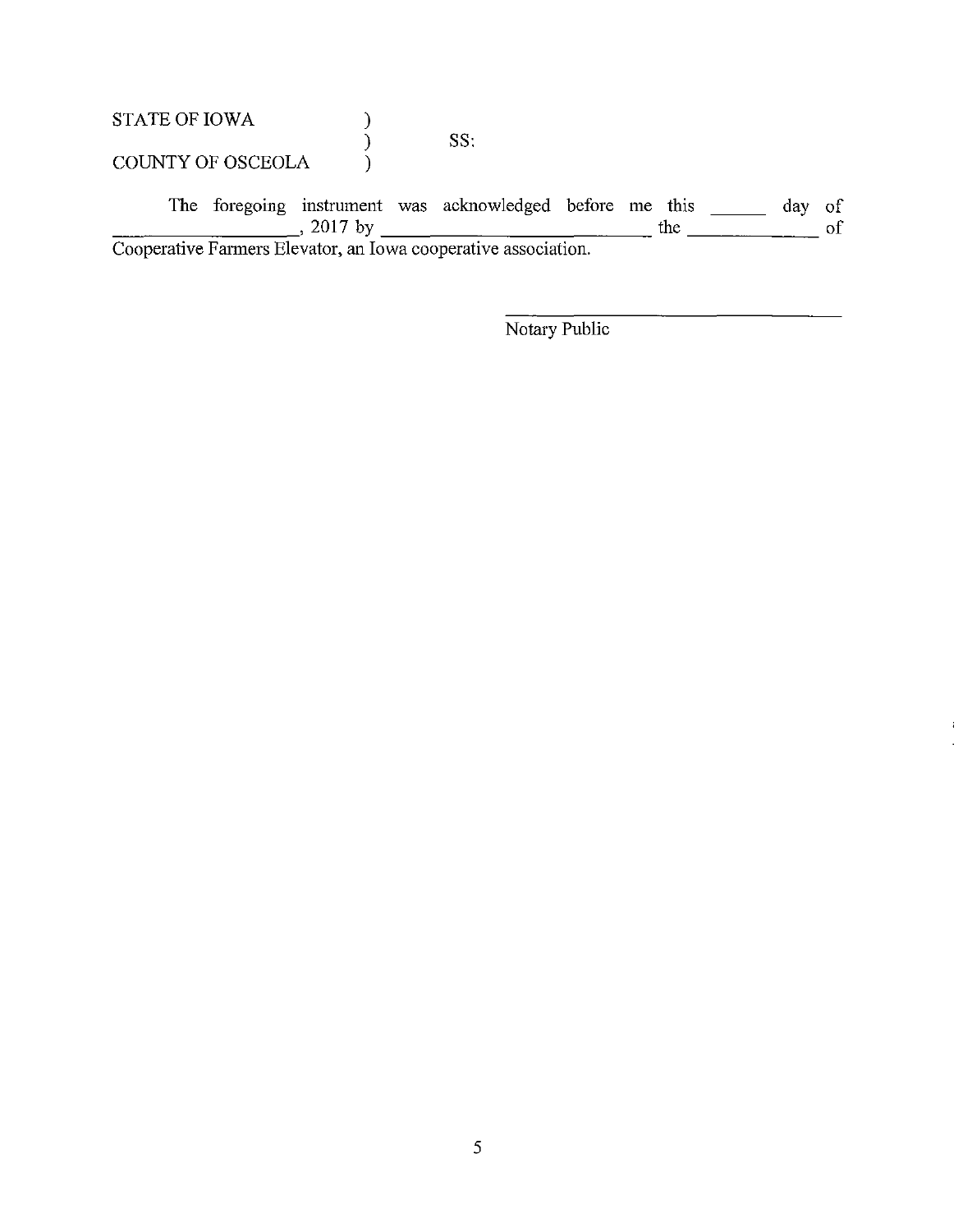# EXHIBIT A

# (Legal Description of Property)

Parcel H in the SE  $\frac{1}{4}$  of Section 2-99-40 (Ocheyedan Township), Osceola County, Iowa